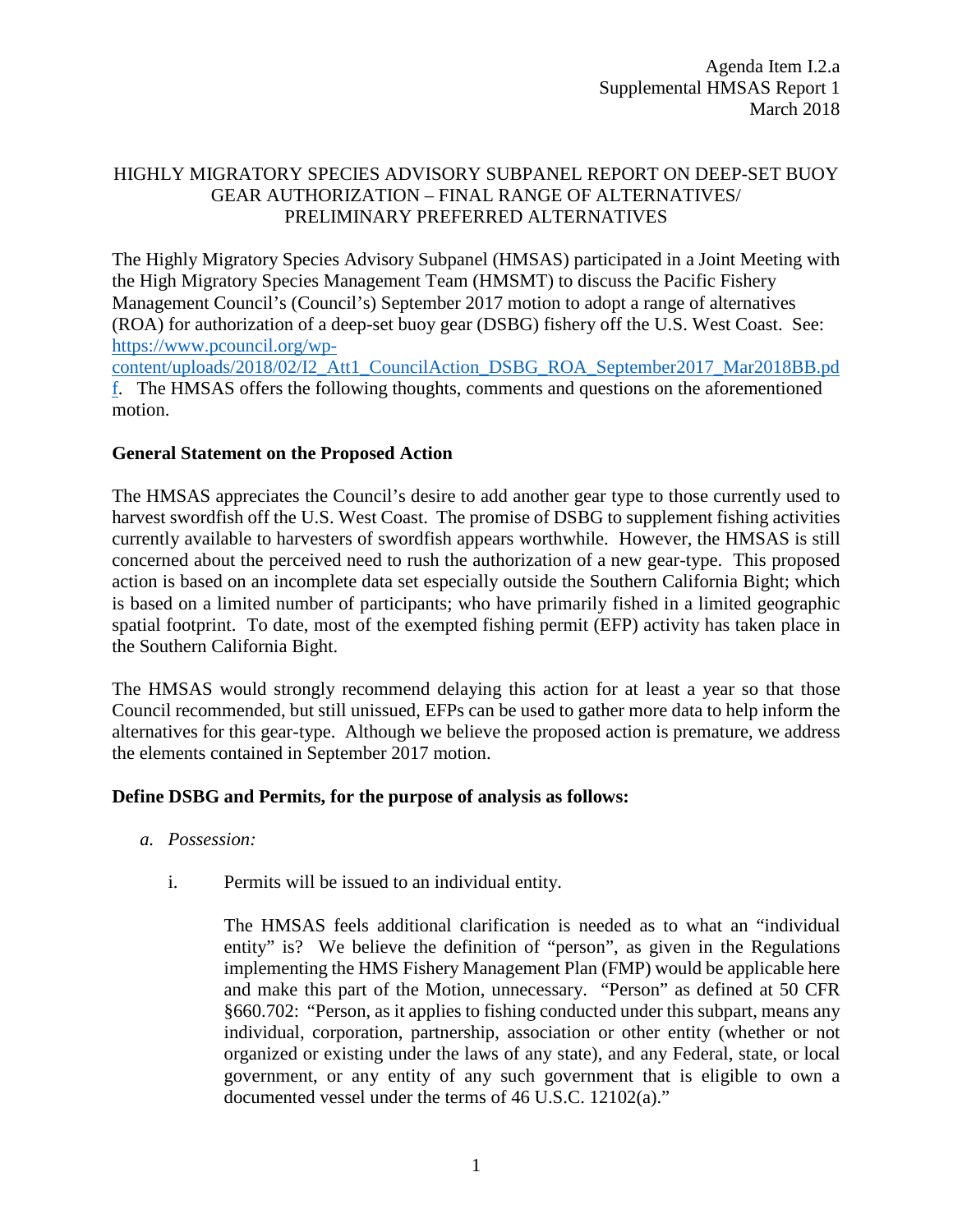If that is not the case, we would suggest a more-clear definition of the phrase, "individual entity".

ii. Individual entities may hold multiple permits, but permits may not be stacked on a single vessel.

We are supportive of this.

iii. The permit holder will assign the permit to a specific vessel.

Will there be restrictions on the ability of a permit holder to assign to a different vessel during the fishing season? We recommend the permit holder be allowed to change the vessel designation one time during a calendar year, with an exception for *force majeure* events which render the assigned vessel incapable of operation.

iv. The permit holder will not be required to be onboard the vessel.

We are supportive of this.

- *b. Renewal*
	- i. Permits will be valid for one fishing year and expire if not renewed.

The HMSAS assumes a failure to renew by a certain date could be forgiven in exceptional circumstances.

ii. (HMSAS suggested addition) Permits which are not renewed.

The HMSAS recommends adding this as potential option for further analysis. Such permits would revert to the issuing Agency and would be made available for issuance to another potential permit holder. If there is a limited entry component to the fishery, a lottery system could be implemented to select a new permit holder.

- *c. Transfer*
	- i. Limits on initial transferability

Assuming the ability to limit entry exists, the HMSAS is concerned about the vagueness of the statement. We believe that "such a time", "stable state" and "benefit management" need additional explanation. While we favor no restrictions on transfer, we would be supportive of limiting the number of transfers for a specific period – for example, once in three years with exceptions for unforeseen circumstances. We also note, the prohibition on initial transferability appears to contradict one of NOAA Fisheries 2018 Priorities to maximize fishing opportunities while ensuring the sustainability of fisheries and fishing communities.

See - [https://www.pcouncil.org/wp-content/uploads/2018/02/IR2\\_NOAA-](https://www.pcouncil.org/wp-content/uploads/2018/02/IR2_NOAA-Priorities-2018_508_Mar2018BB.pdf)[Priorities-2018\\_508\\_Mar2018BB.pdf](https://www.pcouncil.org/wp-content/uploads/2018/02/IR2_NOAA-Priorities-2018_508_Mar2018BB.pdf)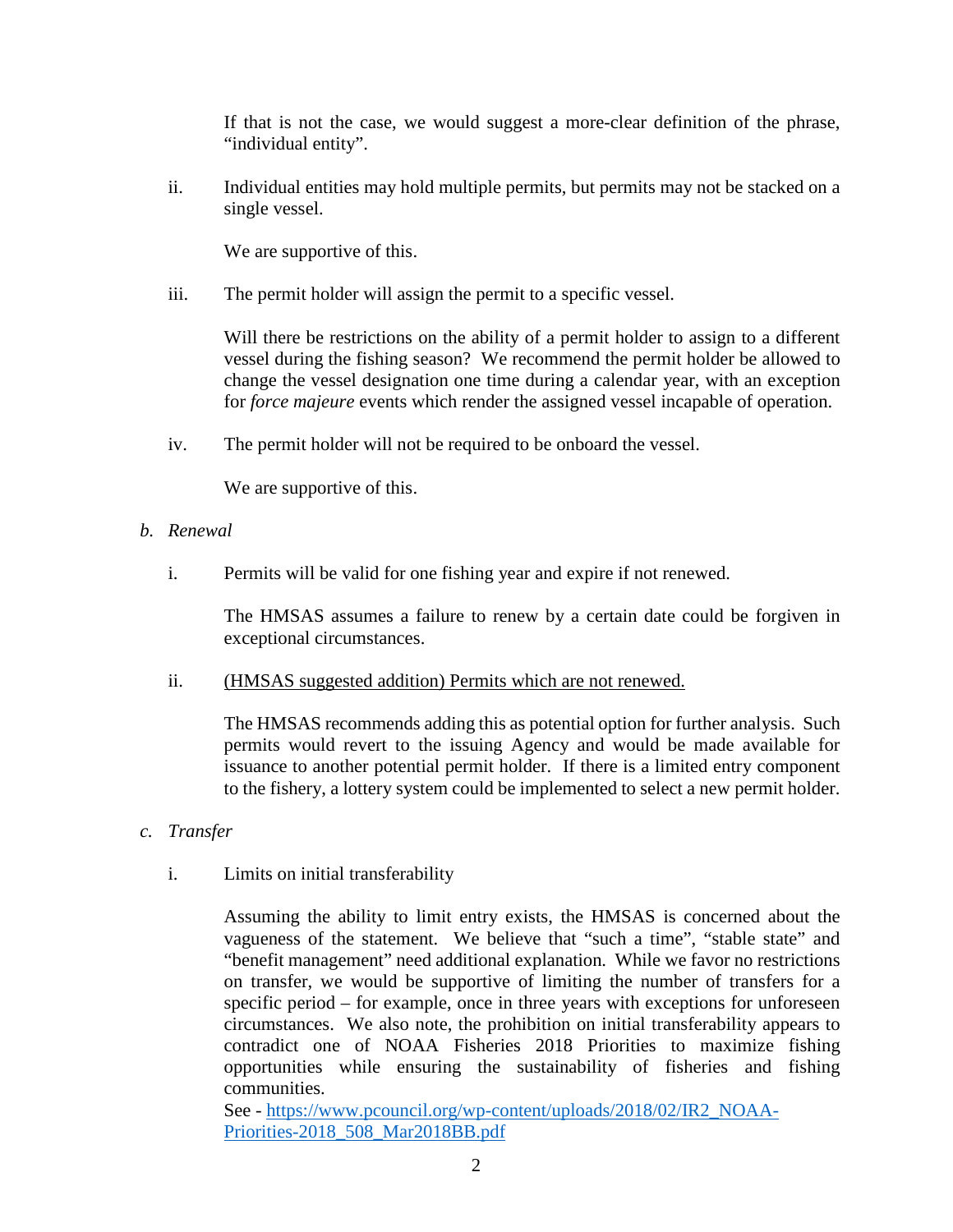## *d. Gear Description*

i. Definition

We are supportive of including a requirement that circle hooks be used.

ii. Gear marking

We are supportive of this.

- *e. Gear Tending*
	- i. We suggest adding an exception when actively tending a hooked fish. EFP participants report following hooked fish for up to seven miles which could force a fisherman to chose between violating the gear tending requirement and cutting off the fish.
- *f. Gear Deployment/Retrieval*

We note that this is not a problem for the resource. We do acknowledge that night fishing could interfere with other allowable gear types.

i. No deployment before local sunrise.

We are supportive of this, if deemed necessary.

ii. All gear must be aboard the vessel no later than 3 hours after local sunset

We suggest adding an exception when actively tending to a hooked fish or in the process of retrieval.

- *g. Multiple Gears*
	- i. Multiple gears may be used on a trip. All landings must be tagged or marked to identify the gear used.

We request clarification and discussion on this. Does this mean that all fish caught with DSBG are to be tagged - but fish caught with other legal gear types do not? So long as a fish is caught with a legal gear type, we do not see any conservation and/or management benefit from this. If this is a concern for markets, the buyer will require this. Having this requirement does not serve any real purpose other than enticing less honest fishermen to cheat the system.

*h. Geographic Area*

We recommend replacing All Federal waters offshore California and Oregon with the one of the following: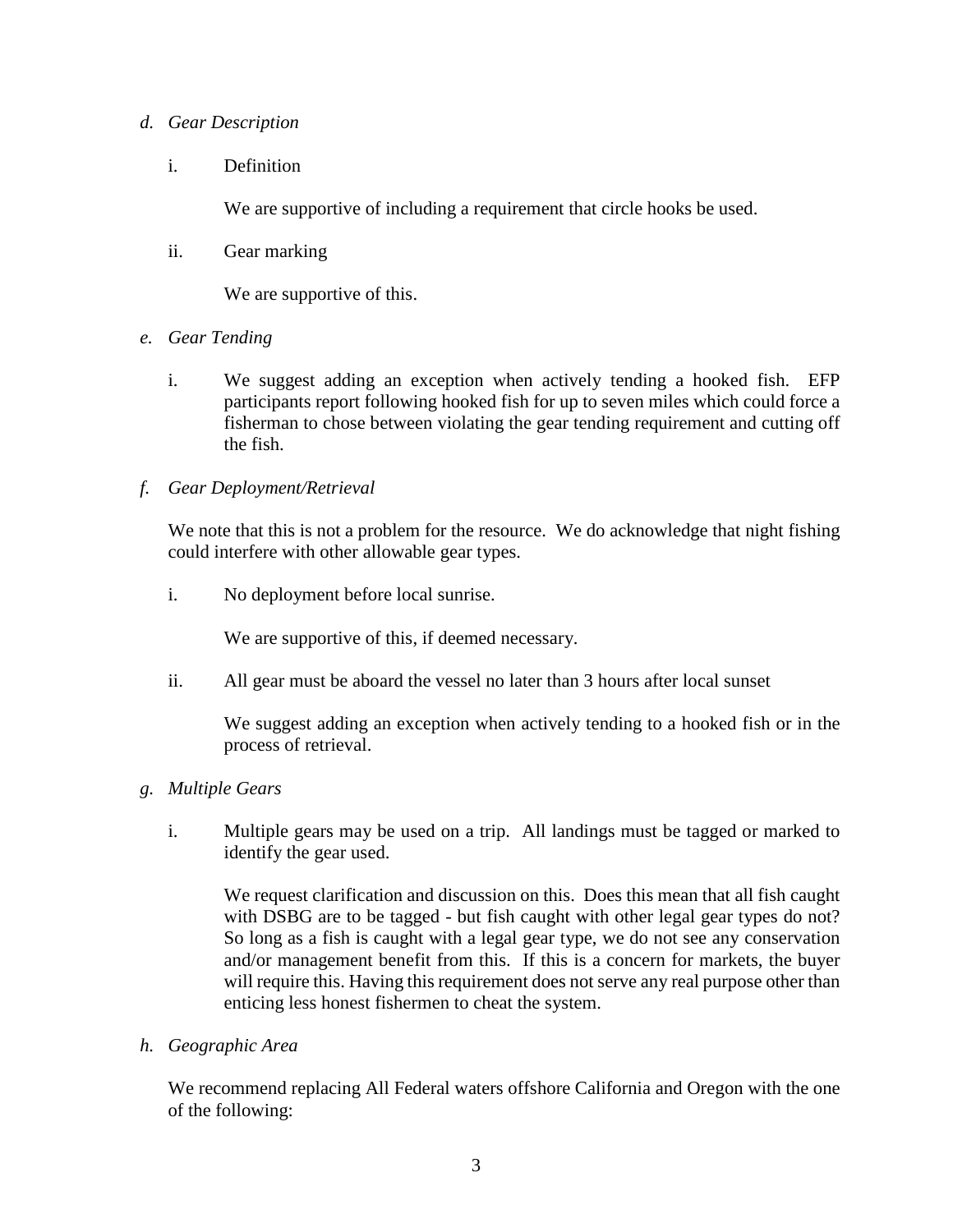i. All Federal waters offshore California, Oregon and Washington

We note at least one EFP for DSBG submitted for this meeting requests access to waters offshore Washington which will help inform the viability of future fishing activity off Washington.

ii. All Federal waters within the Southern California Bight

While the objective would be to eventually cover all waters of the U.S. West Coast, currently we have very little information to know what the fishery above Point Conception would look like.

*i. Fishery Timing*

We are supportive of this.

- *j. Species*
	- i. All legal HMS are allowed

We recommend changing this to read, "All species are allowed unless otherwise prohibited." There are some species harvested with DSBG not within the HMS FMP.

- *k. Fishery Monitoring*
	- i. Logbooks will be required.

We seek clarification regarding whether there be one logbook applicable to all gear types allowed to harvest swordfish or will there be separate logbooks for each gear type?

ii. All monitoring requirements in the HMS FMP will be followed.

We are supportive of this.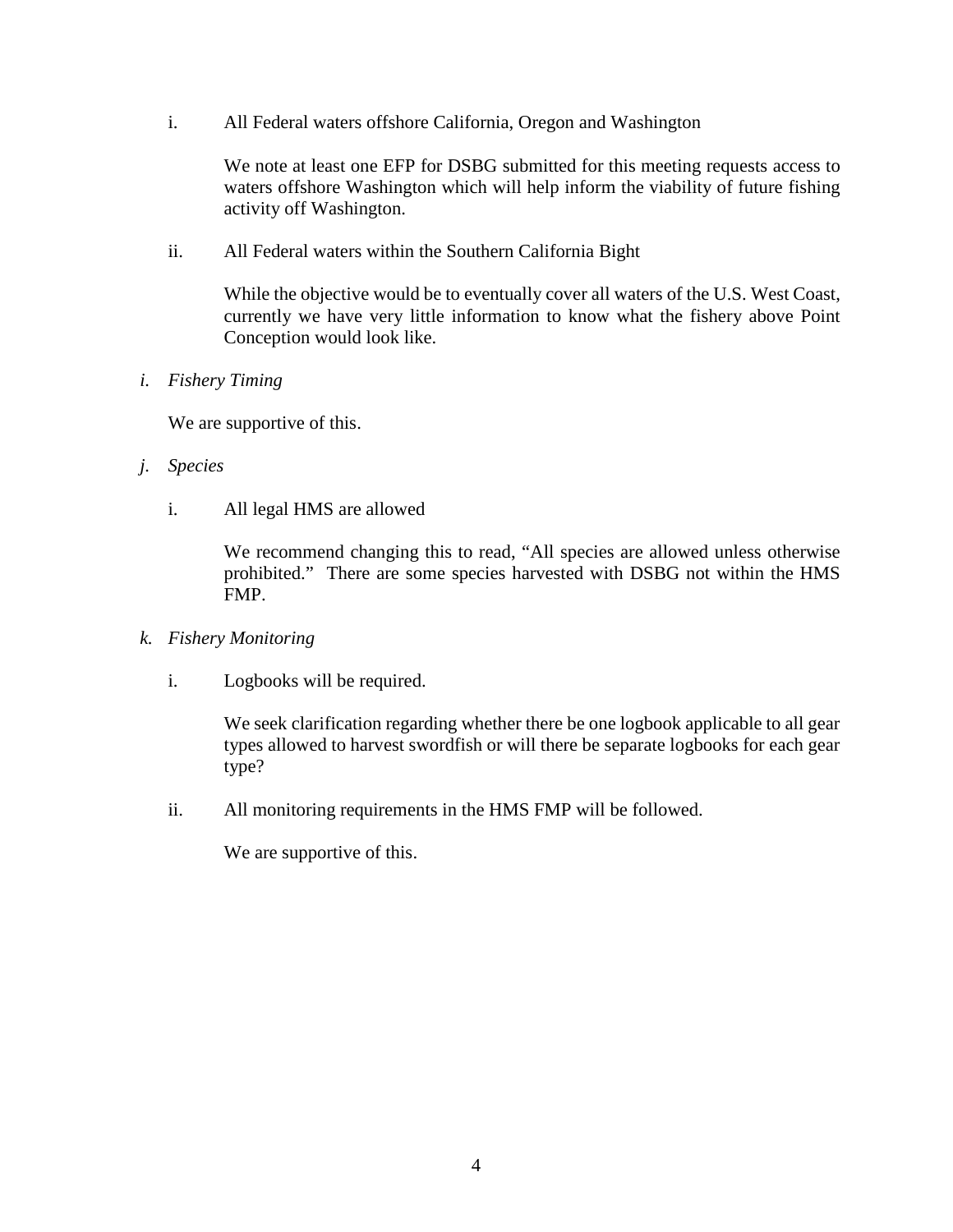## **The Range of Alternatives for consideration under NEPA will include:**

#### *a. Permitting:*

We note that questions still exist whether this fishery can be introduced as a limited entry fishery. Clearly there is no overcapitalization issue. The Western and Central North Pacific Ocean swordfish stock is underutilized. Therefore, there would have to be a finding that limiting entry would promote a social and/or economic benefit. We believe further use of EFPs will help inform this. For purposes of our Report we assume, without analysis, that a limited access privilege program can be established for this fishery.

i. Open Access.

We believe this to be the least preferred alternative and assumes no valid statutory rationale exists for creating a limited access privilege program.

- ii. Open Access north of Point Conception and Limited Entry South of Point Conception.
	- 1. Limited Entry South of Point Conception Alternatives

The HMSAS recommends the Council consider refining the area described as "South of Point Conception". For convenience, we propose the term "Limited Entry area within in the Southern California Bight". This area could be defined as that proposed in public comment (see - [http://www.pcouncil.org/wp](http://www.pcouncil.org/wp-content/uploads/2017/10/H3b_PubCom1_Nov2017BB.pdf)[content/uploads/2017/10/H3b\\_PubCom1\\_Nov2017BB.pdf\)](http://www.pcouncil.org/wp-content/uploads/2017/10/H3b_PubCom1_Nov2017BB.pdf)

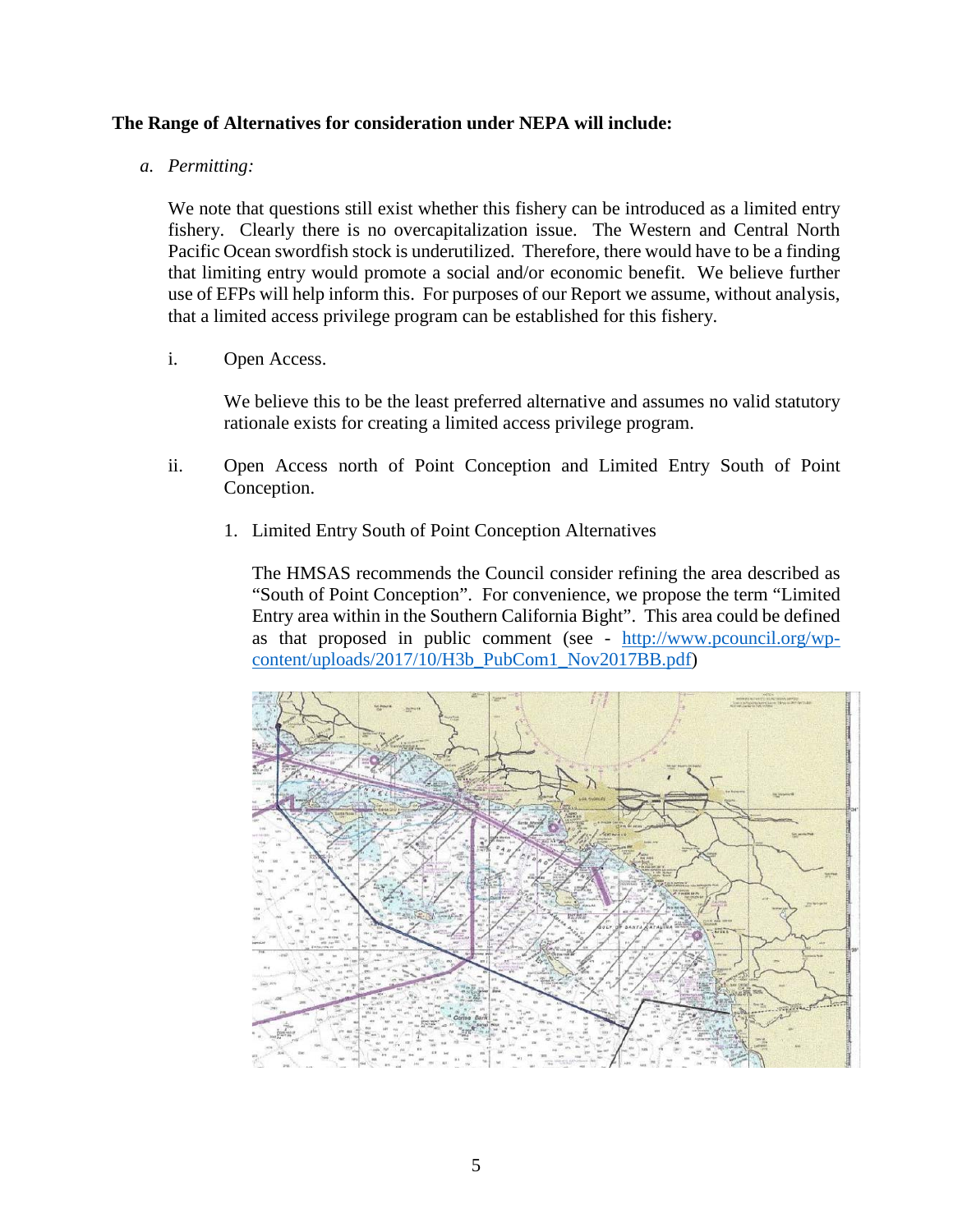a. Capacity

We recommend adding another option for up to 25 permits in addition to the others included.

The HMSAS notes there is insufficient information to make an informed decision on the optimal number of Permits. The HMSAS also acknowledges that defining an initial number too conservative could result in problems if we later learn the fishery can support more participants. The HMSAS recommends analyzing the possibility of authorizing a maximum number of limited entry permits; but issuing them in stages, as the fishery shows it can support additional participants.

- b. Qualifications to obtain permits
	- i. No qualifications.

The HMSAS is opposed to this option.

ii. Only HMS Permittees

The HMSAS is opposed to this option because in 2017 there were a total of 1,626 HMS Permits issued with 1,415 having a hook and line endorsement.

iii. Only persons with demonstrated swordfish fishery participation to be allocated based on criteria defined by the Council.

> The HMSAS is supportive of this option and addresses different criteria below.

## **Limited Entry Permitting – criteria for obtaining a permit.**

As we stated in our Statement from last September [\(http://www.pcouncil.org/wp](http://www.pcouncil.org/wp-content/uploads/2017/09/J6a_Sup_HMSAS_Rpt1_DSBG_ROA_SEPT2016BB.pdf)content/uploads/2017/09/J6a Sup\_HMSAS\_Rpt1\_DSBG\_ROA\_SEPT2016BB.pdf). The HMSAS recommends a tiered approach to determining priority for permit issuance as follows:

- 1. Current (as of March 2018) active EFP Participants who have contributed to the development of the fishery or who have made at least one set. This is designed to reward those fishermen who have invested time and money in the fishery and whose work has informed the ongoing discussions related to authorization of this gear type.
- 2. Current active Drift Gill Net Permitholders. Active being defined as having at least one DGN landing in the last five seasons.
- 3. Applicants pending NMFS issuance of their EFP to fish during 2018 who make at least one landing using DSBG and are not included under (1) above.